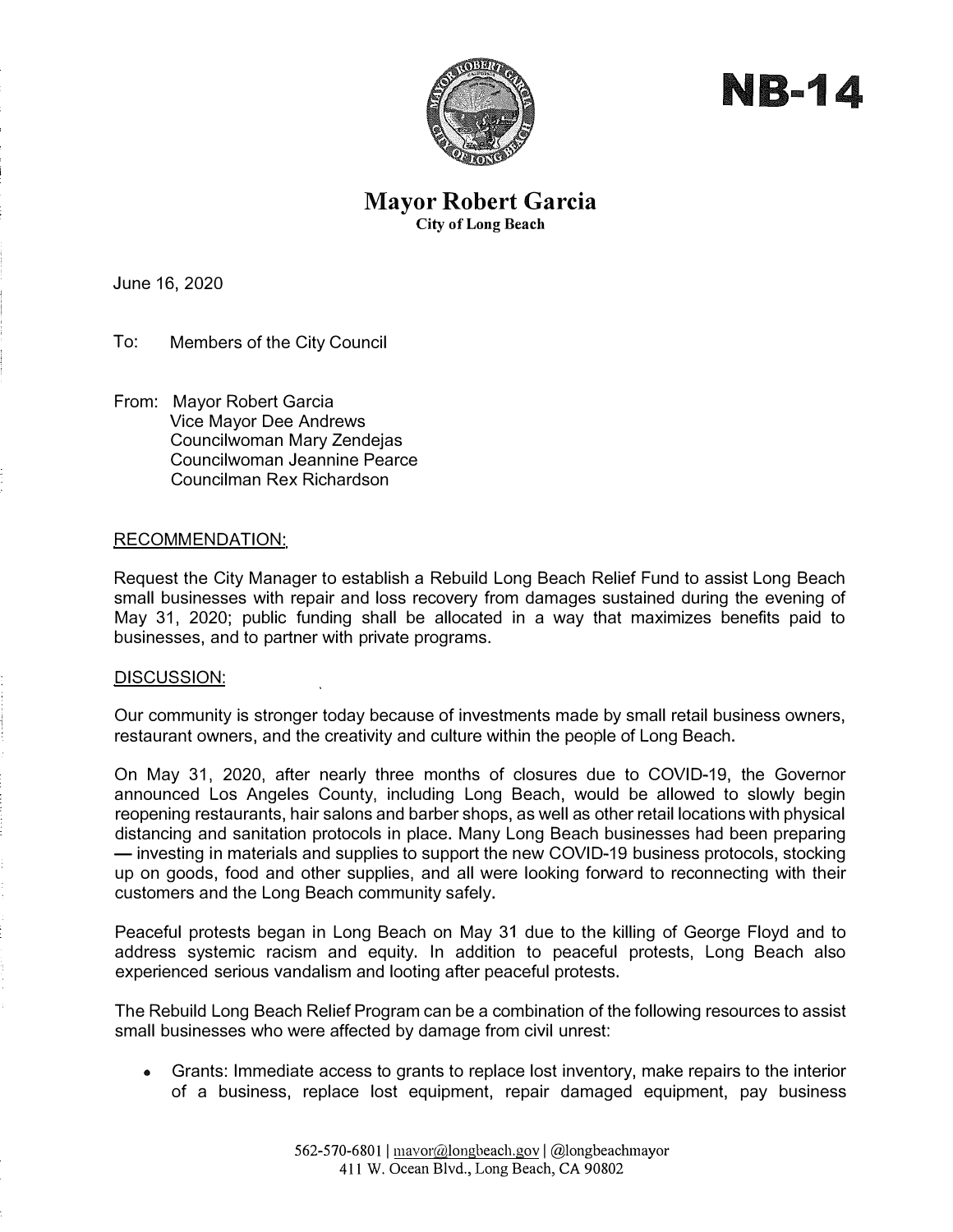interruption insurance deductibles, repair the façade of a storefront, working capital to continue operations.

- Loans: Access to affordable, low-interest, no-fee loans that provide a grace period before repayment is required to allow small businesses to restart and rebuild revenues before having to begin repayment.
- Donations: Create a City portal for to help connect business to in-kind donations from residents, businesses, and private foundations.
- Deferment of Payments: Identify, advocate for, and create programs at the local, county, and state government to defer the payment of taxes and fees including sales tax, property tax, business license, or other permits required for repairs.
- Tax Credits: Identify, advocate for, and create tax credits or deductions at all levels of government for expenses associated with repair and restart.
- Streamlined Permitting: Create a streamlined application, inspection, and approval process for repairs or improvements to buildings and equipment damaged on May 31.
- Incentives: Explore the creation of incentive programs for businesses, property owners, donors and patrons that participate in the restart, repair, or recovery of impacted businesses.
- Special Events and Promotions: Provide grants to businesses and business support organizations to engage residents and visitors in special events and promotions that generate sales and help boost revenues for businesses impacted by the May 31.

The goal is simple, to do everything that we can as a community to help and support our wounded small businesses quickly restart, reopen, and stay open long after the city has cleaned-up and has moved-on to the recovery stage of this historic period.

#### FISCAL IMPACT:

Financial Management will assess the fiscal impact associated with creating a fund to support local businesses, and include this information in a report back to the City Council. Due to the urgency of this item, no review by the department of Financial Management was possible.

### STATEMENT OF URGENCY:

Due to the fast-moving events over the last week since the May 31<sup>st</sup> protests, this item needs to be heard at the earliest possible date.

#### SUGGESTED ACTION:

Approve recommendation.

Submitted June 8, 2020